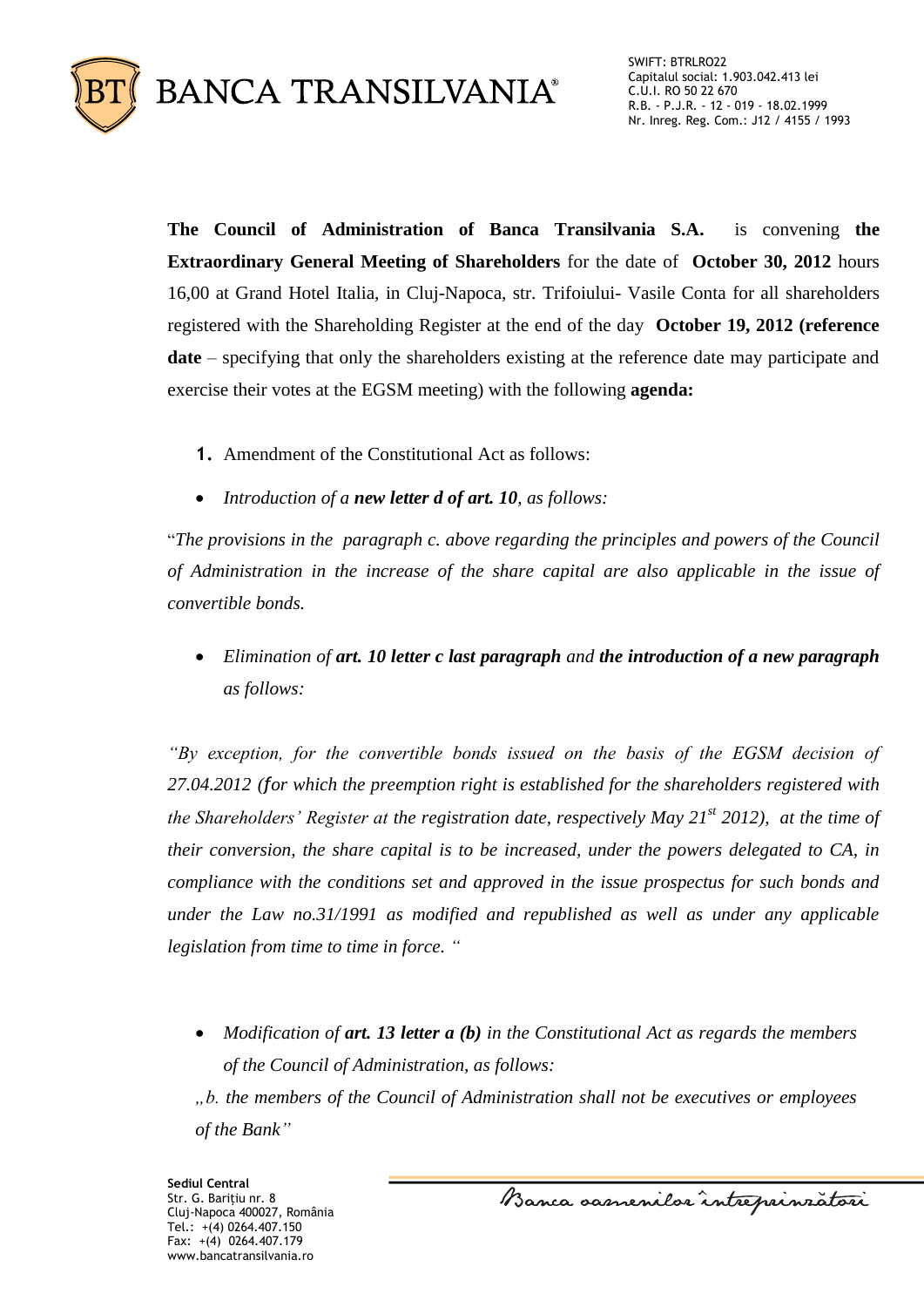*Modification of art. 13 letter e (h) in the Constitutional Act as regards the powers of the members of the Council of Administration, as follows:*

*"h. To appoint from among its members and to revoke, any time and on a motivated basis, the Bank leaders (general manager and deputy general managers) and the executive managers, who are members of the Executive Management Committee and to establish their remuneration as well as to appoint and to revoke, any time on a motivated basis, the managers of in the Head Office, branches, representative offices and agencies and to determine their powers and duties and their remuneration";*

 *Modification of introduction to art. 14 (14.1), regarding the Leaders'Committee as follows:*

### *"14.1. Leaders'Committee*

*The Council of Administration appoints the bank leaders (directors) (general manager and deputy general managers) from among the executive directors.* 

*The general manager and the deputy general managers will form the Leaders' Committee."*

 *Modification of art. 14 (14.2) letters a) and c), regarding the Executive Management Committee . The new article will be the following:*

*"a. The Council of Administration appoints the bank leaders (general manager and deputy general managers) from among the executive directors.* 

*The Council of Administration appoints a number of maximum 11 (eleven) executive directors.*

*The bank leaders and the executive directors will form the Executive Management Committee of the Bank presided by the general manager"*

*c. The Executive Management Committee meets and takes decisions with the absolute majority of its members and in the presence of at least one leader. Voting in the Committee can not be delegated"*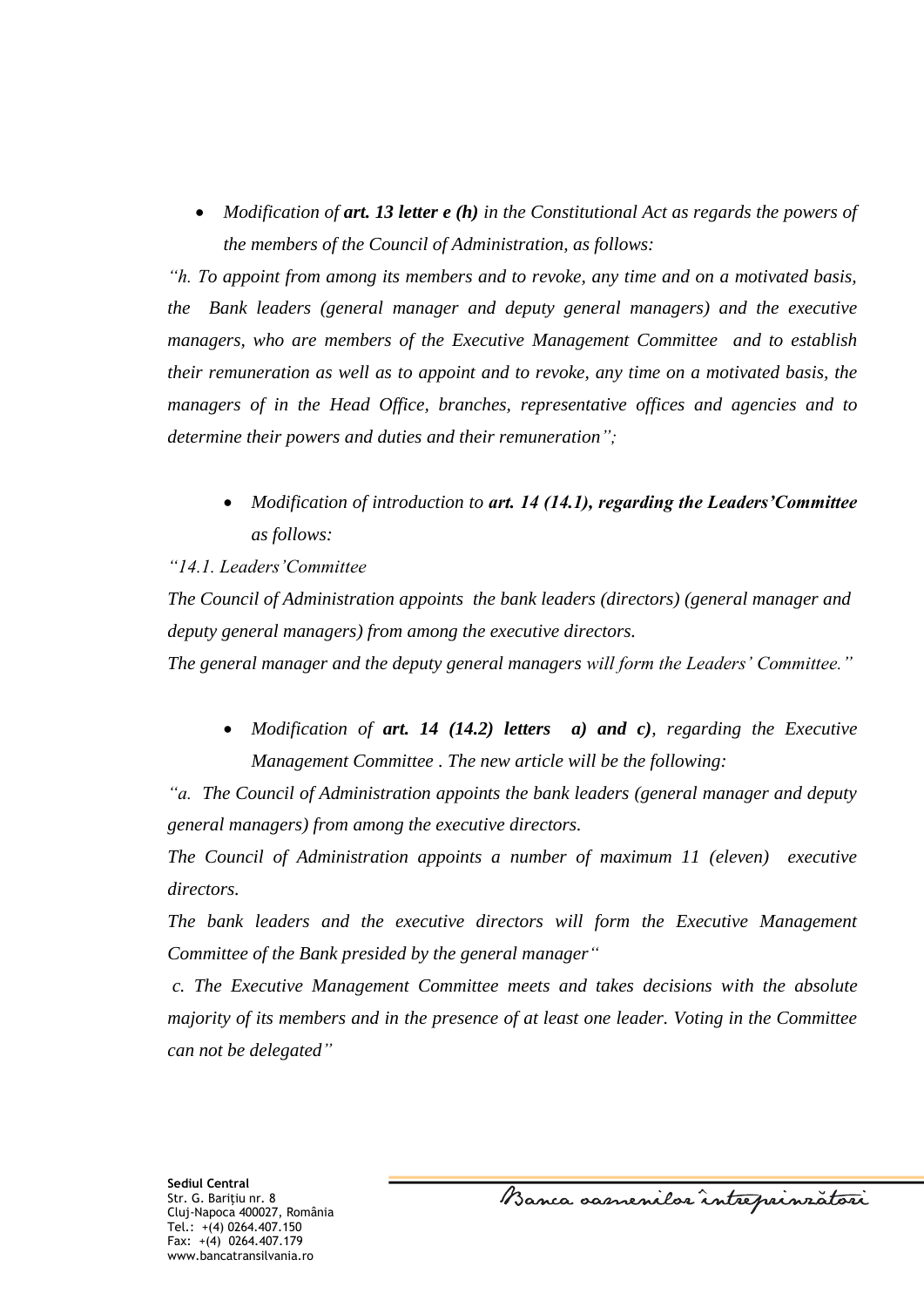*Modification of art. 15 letter c) regarding "Bank Management", as follows: "c. The bank can be committed in any patrimonial transactions and its current activity solely based on two signatures in accordance with the provisions in the "Regime of signatures and competences" approved by the Council of Administration. "*

**2.** Approval to delegate to the Council of Administration the decision to increase the share capital of the Bank up to the equivalent in RON of EUR 30 million euros, by conversion into shares of the convertible bonds issued by the Bank and approved by the Extraordinary General Meeting of Shareholders No. 2 held on April 27 2012, at the time of their conversion and in accordance with the terms in the issue prospectus, without possibility of exercising any preference right by the shareholders registered in the Shareholding Register of the Bank on the conversion dates provided in the issue prospectus ".

**3.** Approval to mandate the Council of Administration to sign and to perfect any documents relating to the issuance of convertible bonds, including the issue prospectus, any other contracts that may be entered into in relation to this issue and in order to carry out the EGSM decisions.

**4**. Approval of the date of **November 20, 2012** to be the registration date (defined as the date to identify the shareholders who are to benefit from dividends and other rights under the EGSM decisions)*.*

If, at the first convening, the legal and statutory quorum is not met, the extraordinary general meeting will take place on **October 31, 2012,** 16,00 hours at the address mentioned for the first convening, with the same agenda and reference date.

### EGSM Documents:

**Sediul Central** Str. G. Bariţiu nr. 8 Cluj-Napoca 400027, România Tel.: +(4) 0264.407.150 Fax: +(4) 0264.407.179 www.bancatransilvania.ro

Banca samenilar intreprinratori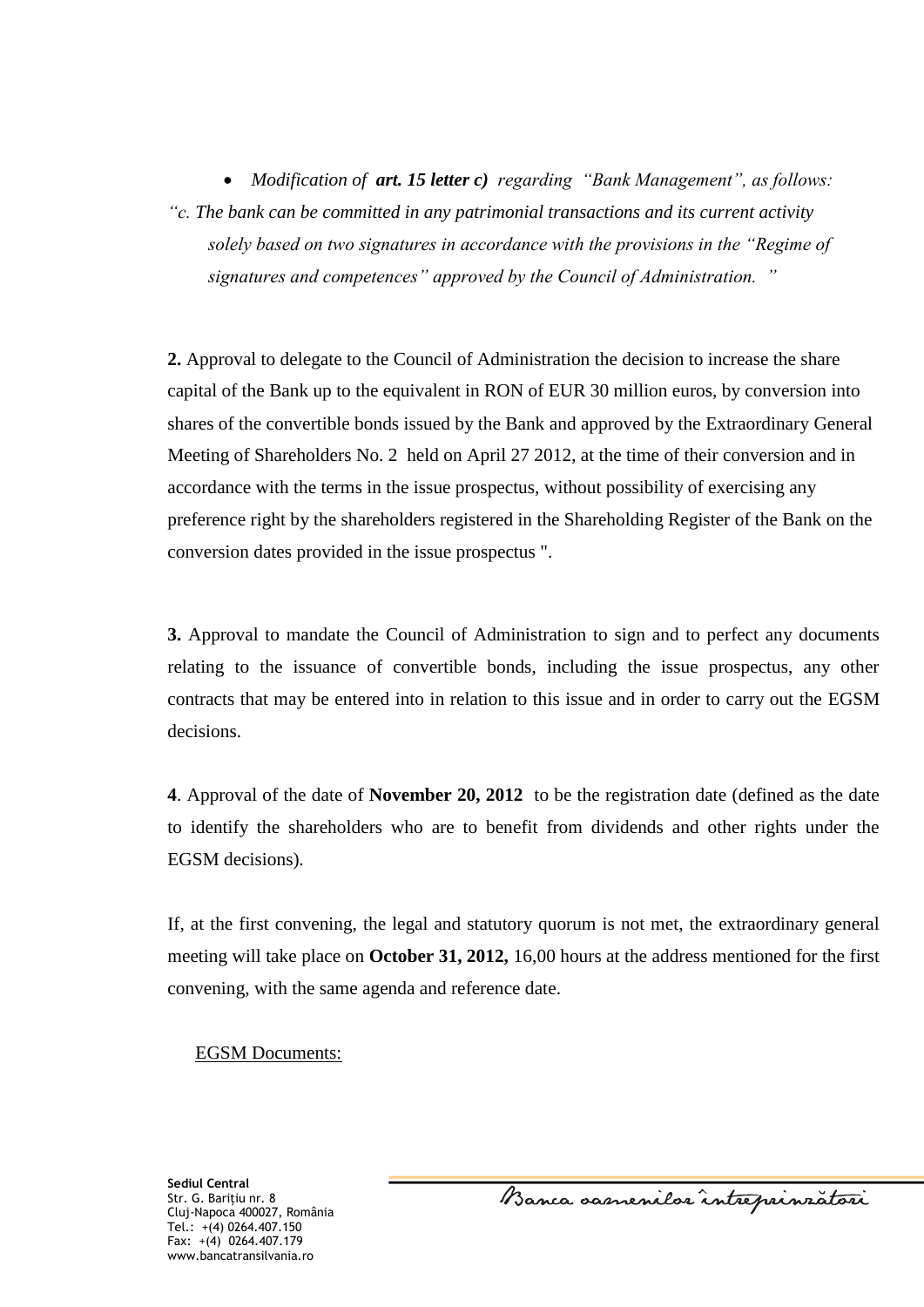The convening notice, the documents to be debated as well as the EGSM resolution drafts are available at the bank's head office in Cluj-Napoca, 8, G. Baritiu St., starting with **September 28, 2012** or on the web page: [www.bancatransilvania.ro](http://www.bancatransilvania.ro/) .

The share capital is composed of 1.903.042.413 shares, shares, each share conferring the right to express a vote in EGSM.

## Shareholders' proposal regarding EGSM:

One or more shareholders having at least 5% of the share capital, individually or jointly, are entitled:

- to introduce new topics on the agenda (provided that each topic is accompanied by a justification or a draft decision proposed to be approved by the general meeting; such proposal has to be sent to the bank until the **15th of October 2012, hours 17,00**
- to present draft resolutions for the topics on the agenda or proposed to be included on the agenda of the extraordinary general meeting (such proposals will be made in writing and sent to the bank until **15 October 2012, hours 17,00**).

In this case, the modified agenda will be republished until the **19th of October, 2012**, according to the law.

The shareholders' proposals and the documents attesting the fulfillment of conditions to exercise the rights mentioned above will be sent as follows:

- by handwritten document in original, by post or courier service to Banca Transilvania S.A., 8 G. Baritiu St., Cluj-Napoca, Cluj county;
- by means of document signed with extended electronic signature according to the Law no. 455/2001 regarding electronic signatures – to the e-mail address: [flavia.vandor@btrl.ro.](mailto:flavia.vandor@btrl.ro)

## Questions regarding the EGSM:

The shareholders can submit to the bank's business place questions in writing regarding the topics on the agenda together with acts enabling the identification of the shareholder until the

Banca samenilor intreprinzatori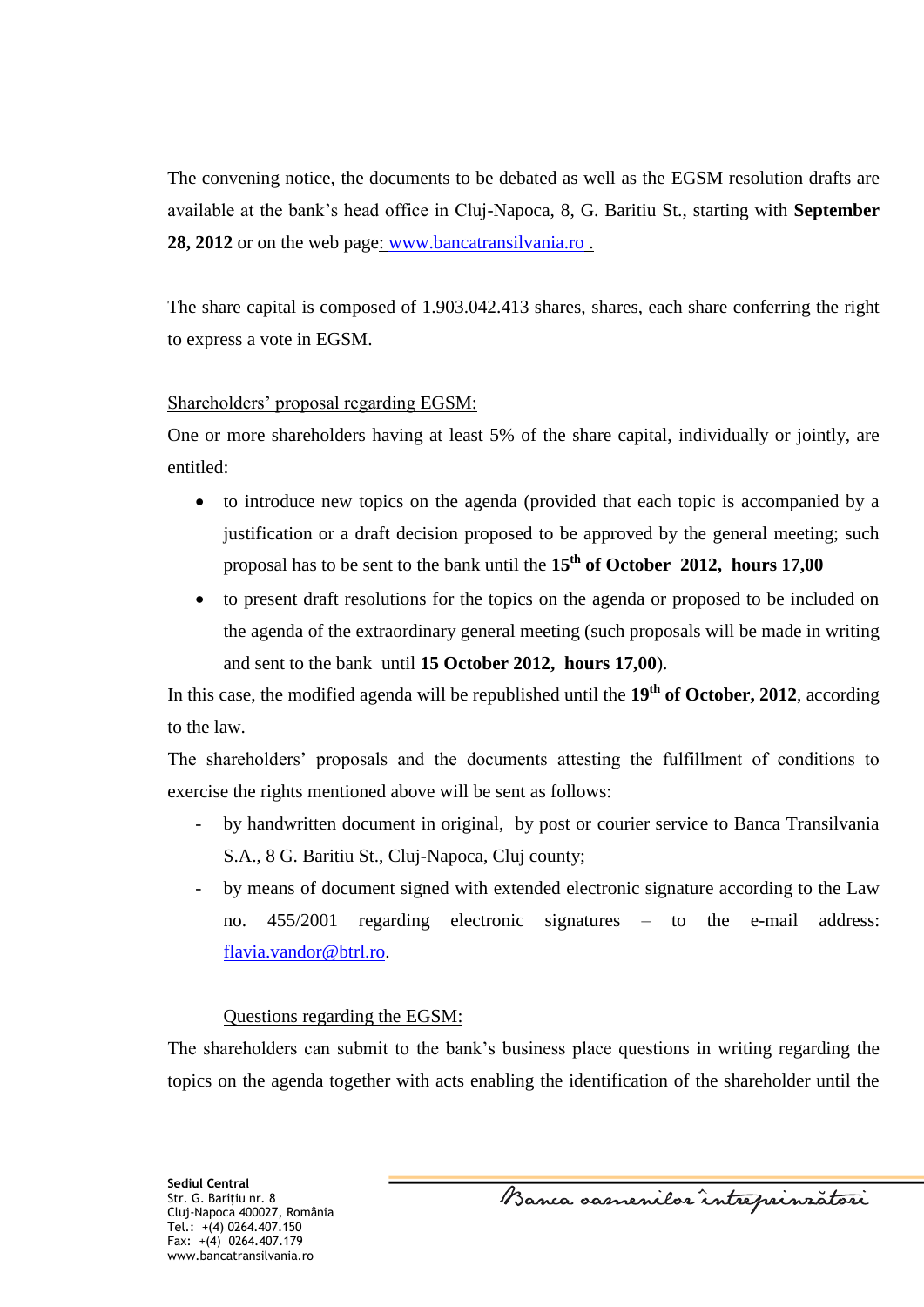day immediately before the EGSM. The bank can reply including by posting the answers on the bank's website [\(www.bancatransilvania.ro\)](http://www.bancatransilvania.ro/).

The questions of the shareholders can be sent in writing either by post or courier service to the bank's business place or by electronic means (to the address: [flavia.vandor@btrl.ro\)](mailto:flavia.vandor@btrl.ro).

# Participation in EGSM:

The reference date is the **19th of October 2012**. Only shareholders registered by that date in the Shareholding Register held by the Central Depository will be able to participate and vote in the general meetings.

Shareholders may participate in the extraordinary general meeting directly or may be represented by other persons according to the law or can vote by correspondence.

- 1) The documents necessary for individual shareholders to attend the EGSM are:
- an identification document, if the shareholder attends the meeting in person;
- a special power of attorney and the identification document of the representative, if the shareholder is represented by another person;
- 2) The documents necessary for company shareholders to attend the EGSM are:
- legal representative based on an official document proving this status (certificate issued by the Trade Registry within the validity term or another type of proof issued by a competent authority);
- the person delegated with representation competence  $-$  beside the afore mentioned document, which proves the legal representative status of the person signing the power of attorney, must also present the special power of attorney signed by the legal representative of the respective legal entity.

Starting with **September 28, 2012**, the special power of attorney forms for the Extraordinary General Meeting respectively those for exercising the right to vote by correspondence will be available at Banca Transilvania headquarters and the bank's branches/agencies throughout the country or can be downloaded from the bank's website [\(www.bancatransilvania.ro\)](http://www.bancatransilvania.ro/)**.** 

Banca samenilor intreprinzatori